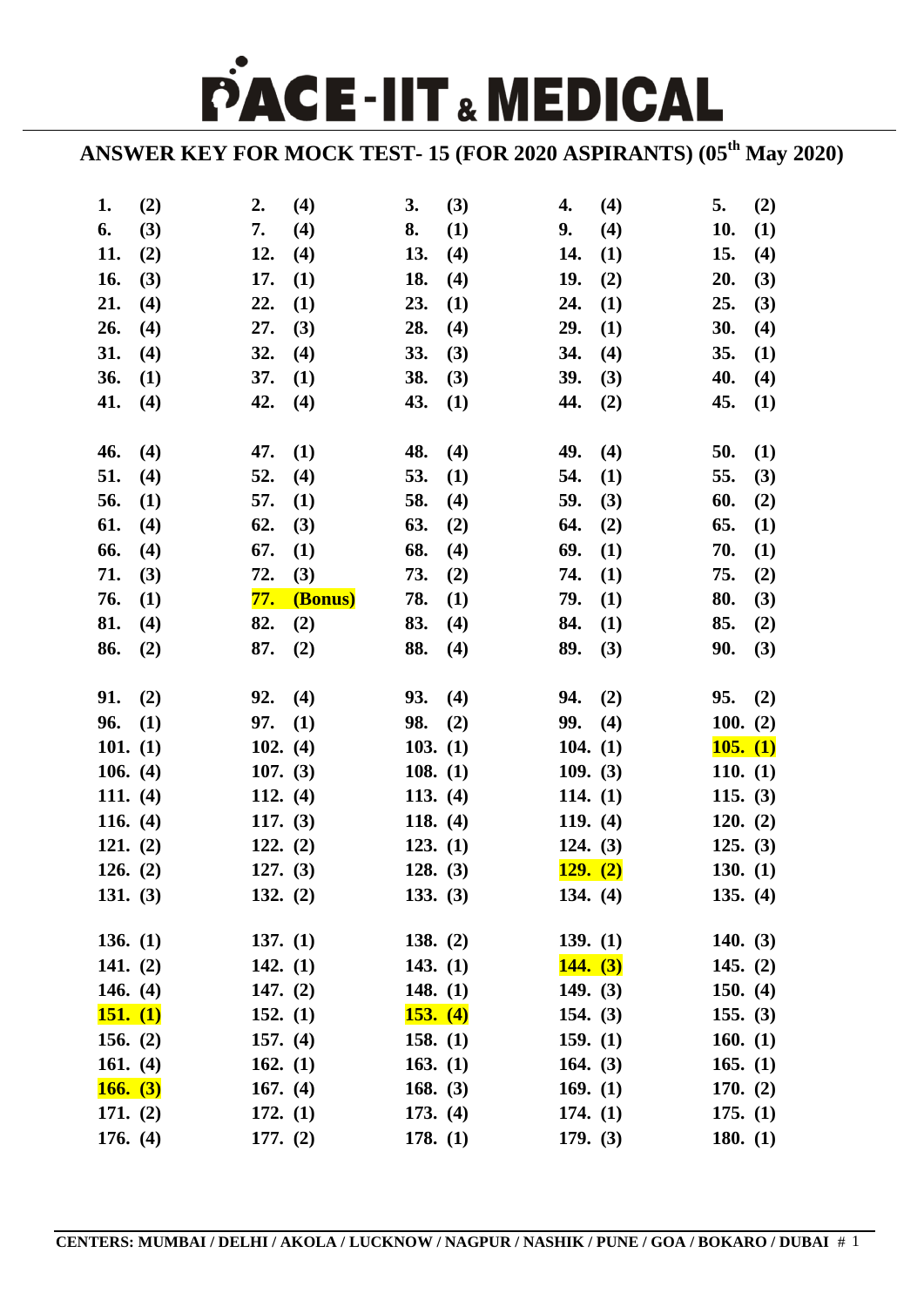## **SOLUTIONS**



vetracted So Ans. is (3)





For collision  $\vec{V}_{B/A}$  should be along  $\overrightarrow{B \rightarrow A}$  ( $\vec{r}_{A/B}$ )

So, 
$$
\frac{\vec{V}_2 - \vec{V}_1}{|V_2 - V_1|} = \frac{\vec{r}_1 - \vec{r}_2}{|r_1 - r_2|}
$$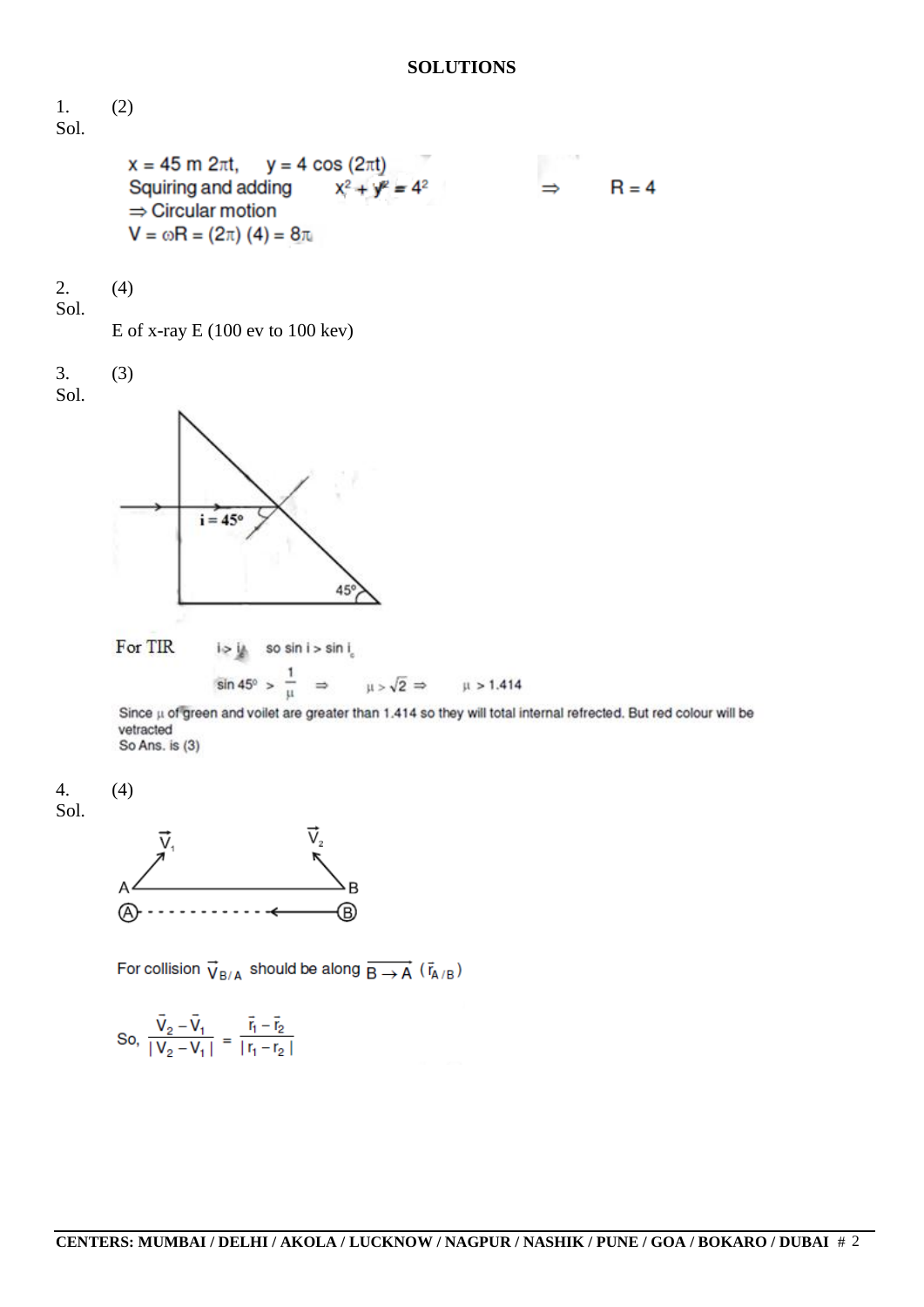5. (2) Sol.



$$
\begin{array}{ll} 6. & (3) \\ \text{Sol.} & \end{array}
$$

$$
R = \frac{mV}{qB} = \frac{\sqrt{2m(kE)}}{qB}
$$
  
Since R is same so KE  $\propto \frac{q^2}{m}$   
So KE of  $\propto$  particle will be  $\frac{(2)^2}{4} = \text{same} = 1 \text{ MeV}$ 

Ans. is (3)





Resitance of ammeter =  $\frac{480 \times 20}{480 + 20}$  = 19.2 Ω.  $i = \frac{30}{40.8 + 19.2} = 0.5A$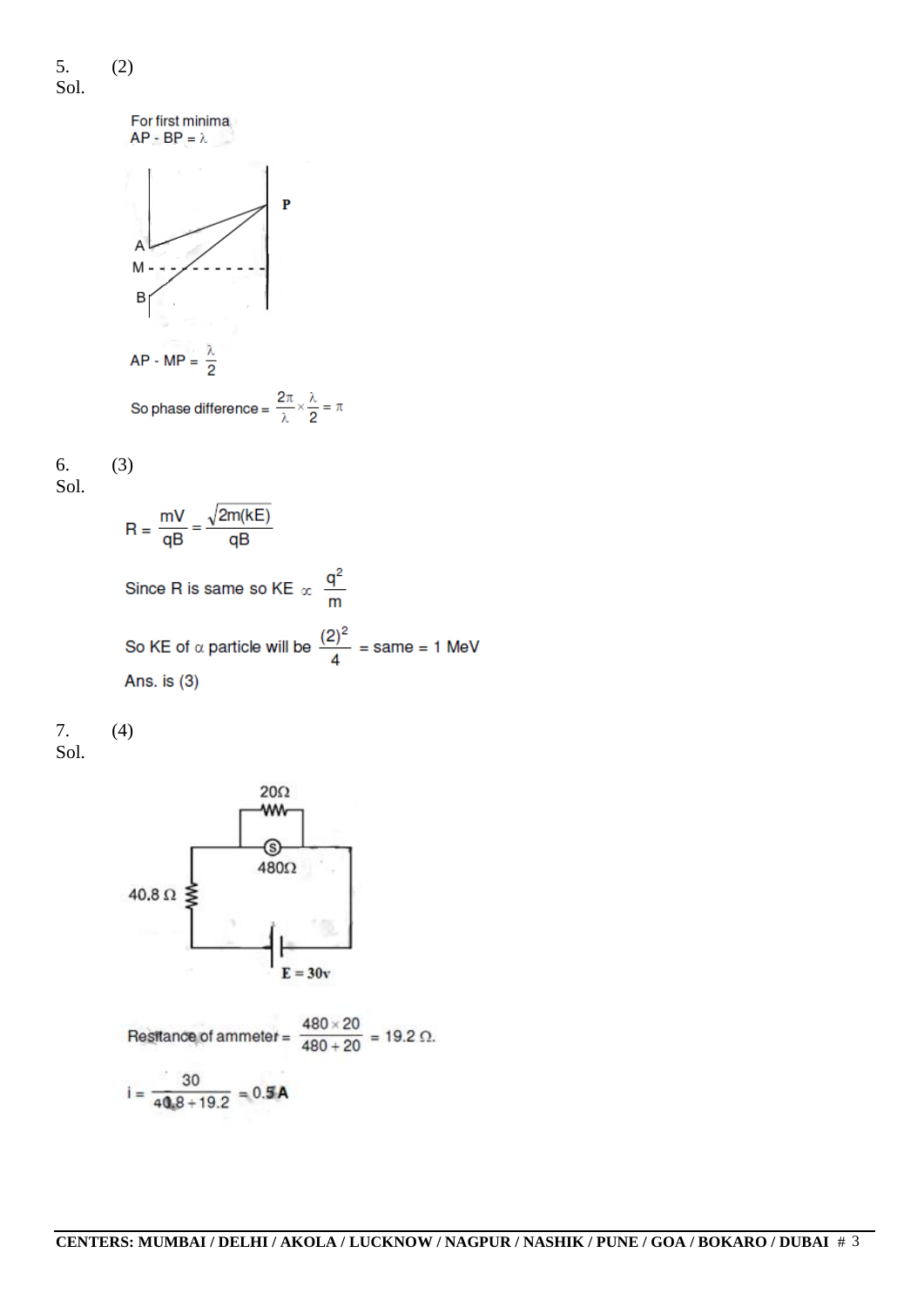(1)  
\n
$$
\rho = \rho_0 (1 - \gamma \Delta t)
$$
\n
$$
\frac{\Delta \rho}{\rho_0} = \gamma \Delta T = (5 \times 10^{-4}) (40) = 0.02
$$

9. (4) Sol.

8. Sol.



Since area under the curve is max for adiabatic process so work done on the gas will be max for adiabatic process.

 $10.$  (1) Sol.



$$
\lambda_{\text{min}} = \frac{25}{9} \times 10^{-9} = 2.80 \times 10^{-9} \text{ nm} \qquad \text{so } \lambda \ge 2.8 \times 10^{-9} \text{ m}
$$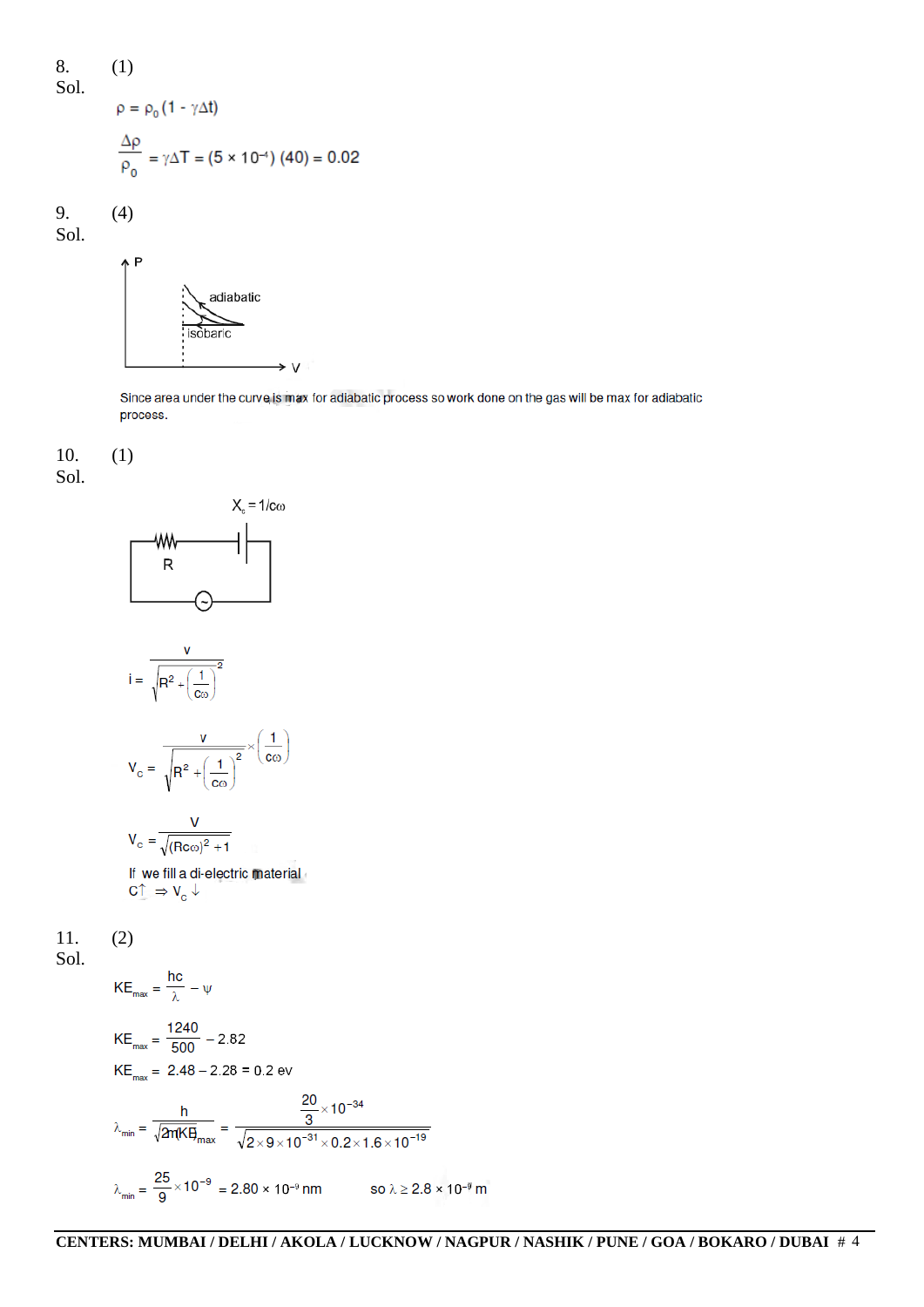$$
A \bigcup \sigma_1 \bigcup \sigma_2 \bigcup \sigma_3 \bigcap \sigma_4 \bigcap \sigma_5
$$
\n
$$
R_{eq} = \frac{\ell}{\sigma_1 A} + \frac{\ell}{\sigma_2 A} = \frac{\ell_{eq}}{d_{eq} A_{eq}}
$$
\n
$$
\frac{2\ell}{\sigma_{eq} A} = \frac{\ell}{A} \left( \frac{\sigma_1 + \sigma_2}{\sigma_1 \sigma_2} \right)
$$
\n
$$
\sigma_{eq} = \frac{2\sigma_1 \sigma_2}{\sigma_1 + \sigma_2}
$$

13. (4) Sol.

$$
301.
$$

$$
\omega_{i} = \frac{15}{0.45} = \frac{100}{3} \qquad \omega_{f} = 0
$$
  

$$
\omega_{f} = \omega_{i} + \alpha t
$$
  

$$
0 = \frac{100}{3} + (-\alpha) (15) \qquad \alpha = \frac{100}{45}
$$

$$
\tau = (1) (\alpha) = 3 \times \frac{100}{45} = 6.66
$$
 N.m.

14. (1)



Sol.

$$
t^{1} = f_0 \left( \frac{v - v}{v - v_s} \right)
$$
  
\n
$$
f' = 100 \left( \frac{v - 0}{v - (+9.7)} \right)
$$
  
\n
$$
f' = 100 \left( 1 - \frac{9.7}{v} \right)
$$
  
\n
$$
f' = 100 \left( 1 + \frac{9.7}{330} \right) = 103 Hz
$$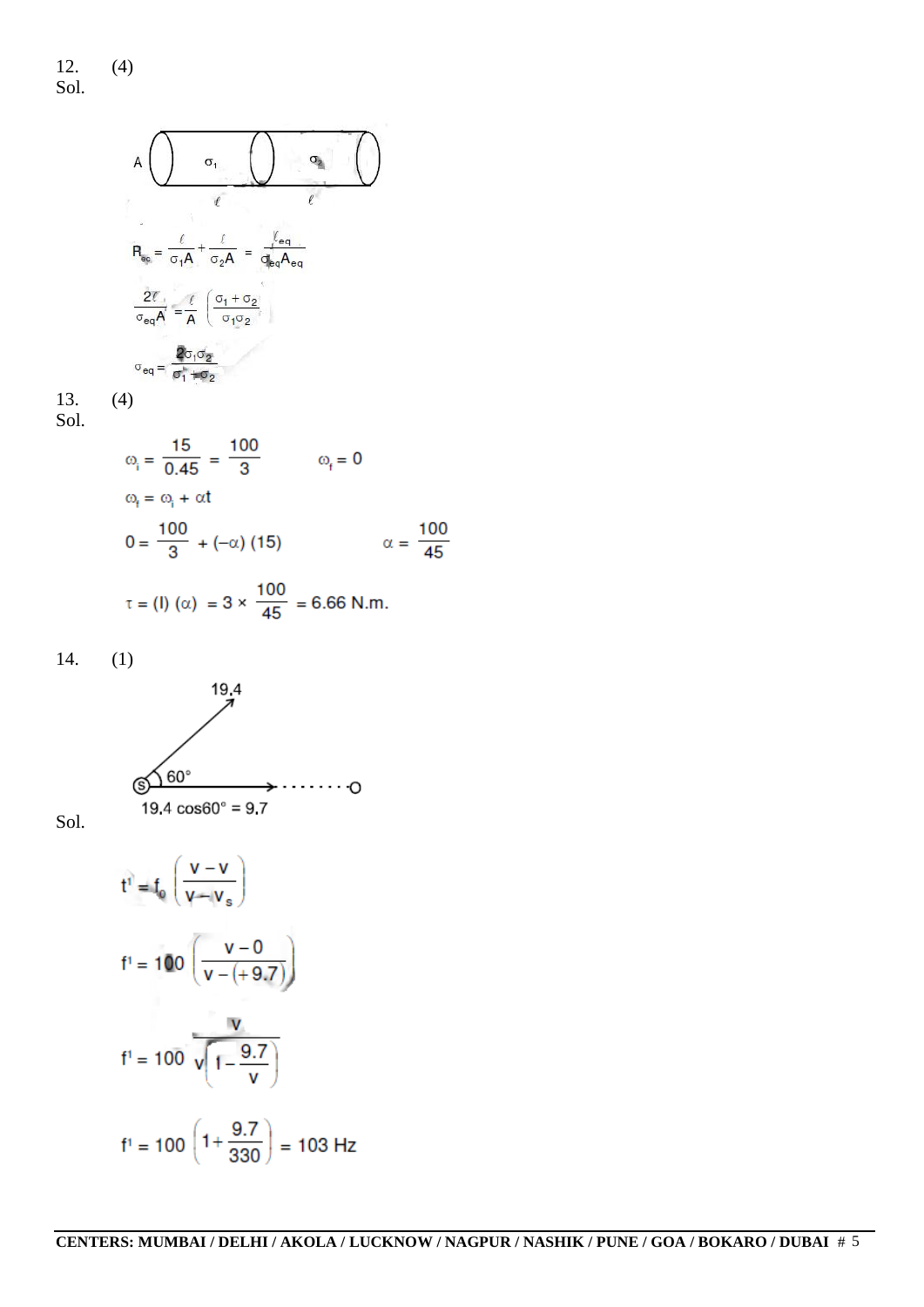

16. (3) Sol.

K.E. = 
$$
\frac{1}{2}
$$
 I  $\omega^2$   
I is min. about the centre of mass  
So.  $(m_1)$   $(x) = (m_2)$   $(L-x)$ 

$$
x = \frac{m_2 L}{m_1 + m_2}
$$

17. (1) Sol.

$$
\frac{\text{KE}_{t}}{\text{KE}_{i}} = \frac{1}{2}
$$
\n  
\n  
\n  
\n  
\n  
\n
$$
\frac{V_{t}}{V_{i}} = \frac{1}{\sqrt{2}}
$$
\n  
\n
$$
\frac{\sqrt{2gh}}{\sqrt{V_{0}^{2} + 2gh}} = \frac{1}{\sqrt{2}}
$$
\n  
\n
$$
V_{0} = 20 \frac{\text{m}}{\text{sec}}
$$

18. (4) Sol.  $U \longrightarrow Th + \alpha$  $KE_{\text{Th}} = \frac{P^2}{2m_{\text{Th}}}$ ,  $KE_{\text{a}} = \frac{P^2}{2m_{\text{a}}}$ 

sinc  $m_{\bullet}$  is less so  $\mathsf{KE}_\bullet$  will be mone

19. (2) Sol.

$$
\circledcirc \qquad \circledcirc \qquad \circledcirc
$$

When e- comes closer the induced current will be anticlockwise when e-comes farther induced current will b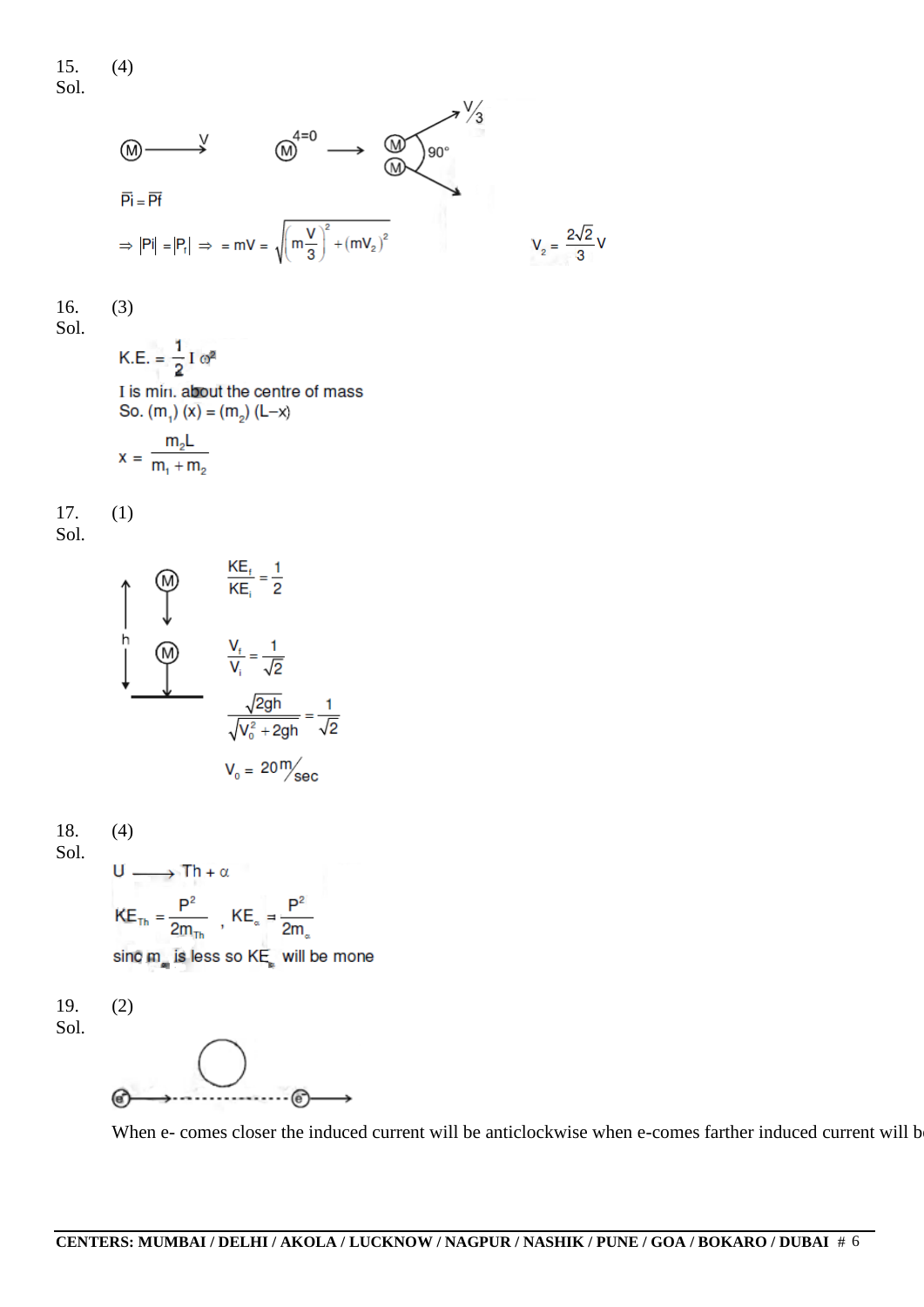20. (3) Sol.  $\omega^2 A = \alpha$  $\omega A = \beta$  $\Rightarrow$   $\omega = \frac{\alpha}{\beta}$  $\Rightarrow T = \frac{2\pi}{\omega} = \frac{2\pi\beta}{\alpha}$ 21. (4) Sol.  $\frac{I_1}{I_2} = \frac{25}{1} \Rightarrow \frac{A_1}{A_2} = \frac{5}{1}$  $\frac{A_{\text{max}}}{A_{\text{min}}} = \frac{5+1}{5-1} = \frac{6}{4} = \frac{3}{2}$  $\frac{I_{max}}{I_{min}} = \left(\frac{3}{2}\right)^2 = \frac{9}{4}$ 22. (1) Sol.  $V = 6xy - y + 24z$  $\vec{E} = \left(\frac{\partial V}{\partial x}\hat{i} + \frac{\partial V}{\partial y}\hat{j} + \frac{\partial V}{\partial z}\hat{k}\right)$  $\vec{E} = \left[ (6y)\hat{i} + (6x - 1 + 2z)\hat{j} + (2y)\hat{k} \right]$  $\vec{E}$  =  $-(6\hat{i} + 5\hat{j} + 2\hat{k})$ 23.  $(1)$ Sol.

Attraction between the plates

$$
F = \frac{q^2}{2A\epsilon_0} \text{ where } q = CV \text{ and } C = \frac{\epsilon_0 A}{d}
$$

$$
F = \frac{C^2 V^2}{2Cd} = \frac{CV^2}{2d}
$$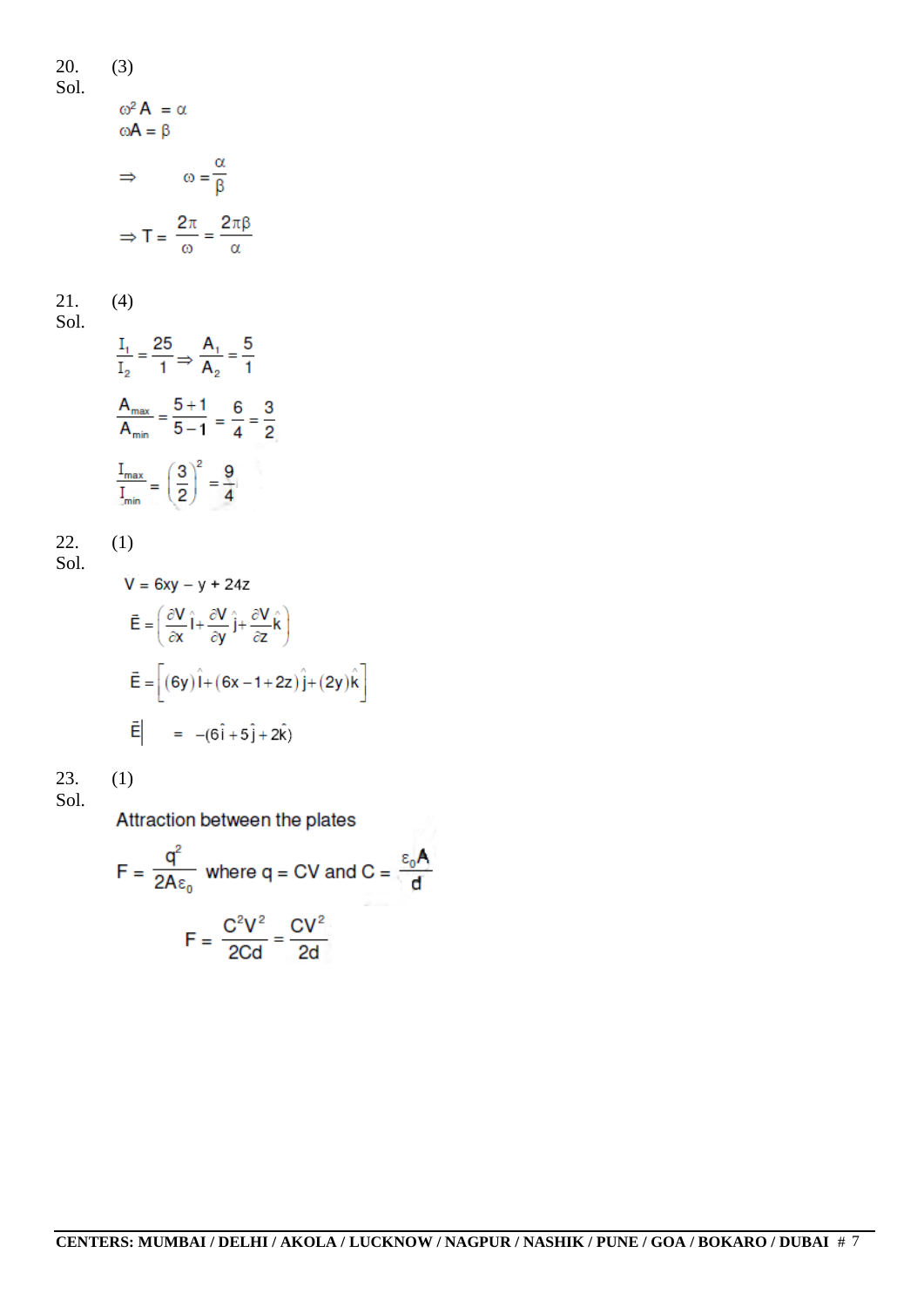24. (1)

Sol.

$$
\mu_s = \tan 30^\circ = \frac{1}{\sqrt{3}} = 0.5
$$
  
\n
$$
\mu_s = 0.57 = 0.6
$$
  
\nS = ut +  $\frac{1}{2}$  a t<sup>2</sup>  
\n4 =  $\frac{1}{2}$  a(4)<sup>2</sup>  $\Rightarrow$  a =  $\frac{1}{2}$  = 0.5  
\na = g sin $\theta$  -  $\mu_k$  (g) cos $\theta$   
\n
$$
\Rightarrow \mu_k = \frac{0.9}{\sqrt{3}} = 0.5
$$

$$
\begin{array}{cc} 25. & (3) \\ \text{Sol.} & \end{array}
$$

$$
\frac{1}{\lambda_1} = R_e \left( \frac{1}{1^2} - \frac{1}{2^2} \right)
$$

$$
\frac{1}{\lambda_2} = R_e \left( \frac{1}{2^2} - \frac{1}{3^2} \right)
$$

$$
\frac{\lambda_1}{\lambda_2} = \frac{5}{27}
$$

26. (4) Sol.

Current = 
$$
\frac{(3.5 - 0.5)}{100} A
$$

$$
= \frac{3}{100} A = 30 mA
$$

## 27. (3)

Sol.

The gravitation force on the satellite will be aiming toward the centre of earth so acceleration of the satellite will also be aiming toward the centre of earth

## 28. (4)

Sol.

If If  $\vec{L}$  = constant then  $\vec{\tau}$  = 0

so  $\vec{r} \times \vec{F} = 0 \Rightarrow \vec{F}$  should be parallel to  $\vec{r}$  so coefficient should be in same ratio.So  $\frac{\alpha}{2} = \frac{3}{-6} = \frac{6}{-12}$ So  $\alpha = -1$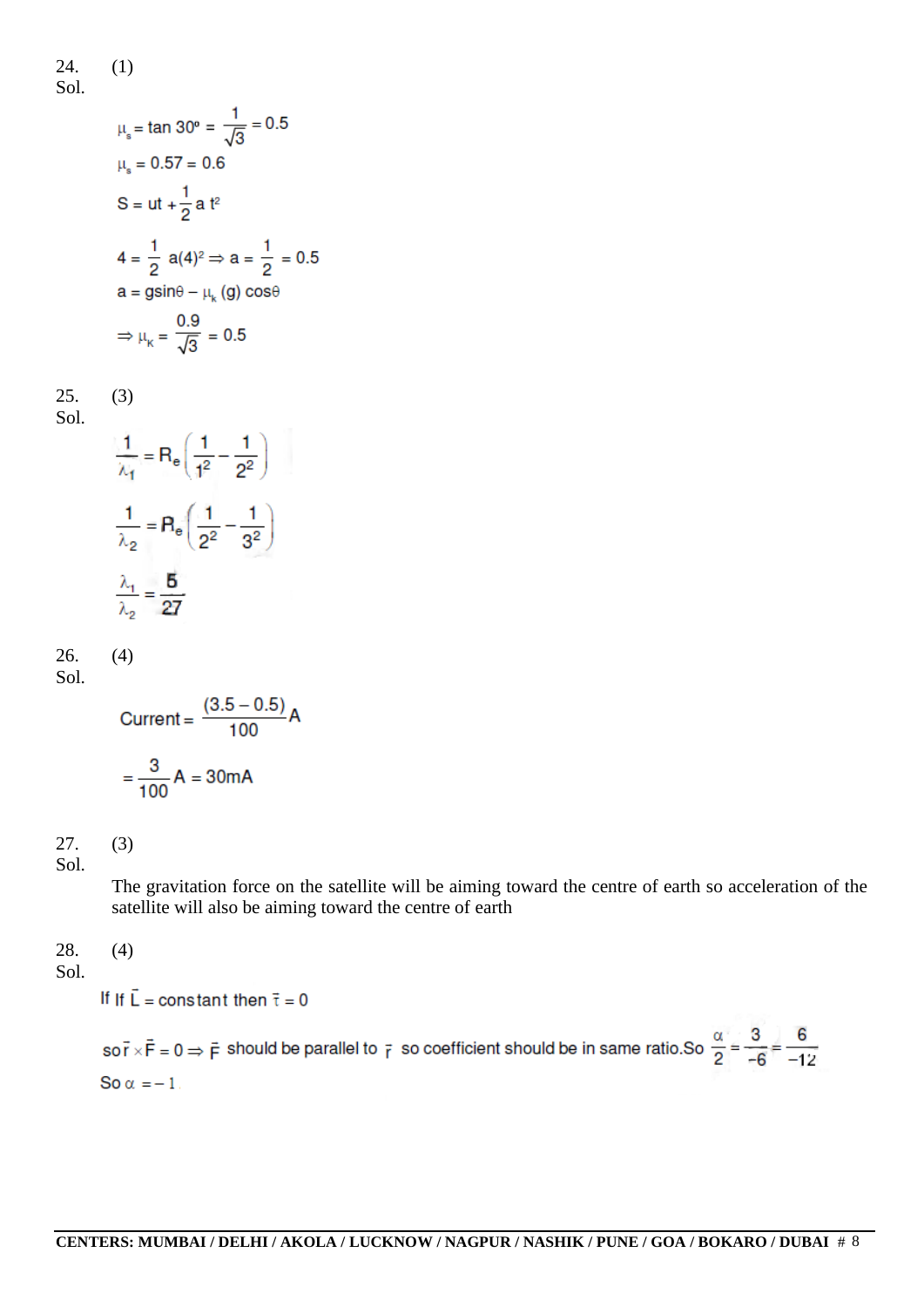29. (1) Sol.

$$
K = \text{potential gradient} = \left(\frac{E_0 r}{r + r_1}\right) \frac{1}{L}
$$
  
so  $E = K \ell = \frac{E_0 r \ell}{(r + r_1)L}$ 

30. (4) Sol.

No. of mole of  $gas = 1$  so molar mass  $= 4g/mole$ 

$$
V = \sqrt{\frac{\gamma RT}{m}} \implies 952 \times 952 = \frac{\gamma \times 3.3 \times 273}{4 \times 10^{-3}} \implies \gamma = 1.6 = \frac{16}{10} = \frac{8}{5}
$$
  

$$
\gamma = \frac{C_P}{C_V} = \frac{8}{5} \text{ os } C_P = \frac{8 \times 5}{5} = 8 \text{ jk}^{-1} \text{mole}^{-1}
$$

$$
31.
$$

 $(4)$ 

Sol.

$$
F_c = \frac{mv_1^2}{r} = \frac{2mv_2^2}{(r/2)} = \frac{4mv_2^2}{r}
$$
  
so v<sub>1</sub> = 2v<sub>2</sub>

32. (4)

Sol.

$$
V_0 = \sqrt{\frac{GM}{r}} = \sqrt{\frac{GM}{R^2} \cdot \frac{R^2}{r}}
$$
  
=  $\sqrt{\frac{9.8 \times 6.38 \times 6.38}{6.63 \times 10^6}} = \sqrt{60 \times 10^6} \text{ m/sec}$   
= 7.76 km/sec

33. (3)

Sol.

Fundametal frequency = highest commo factor = 105Hz

34. (4)

Sol.

$$
cop = \frac{q_1}{w} = \frac{q_2}{q_1 - q_2} = \frac{T_C}{T_H - T_C} = 5
$$
  
\n
$$
T_C = 5T_H - 5T_C
$$
  
\n
$$
T_C = 5T_H
$$
  
\n
$$
T_H = \frac{6}{5} \times 253k = 303.6 k = 30.6°C = 31°C
$$
  
\n
$$
T_H
$$
  
\n
$$
q_1
$$
  
\n
$$
q_2
$$
  
\n
$$
T_C
$$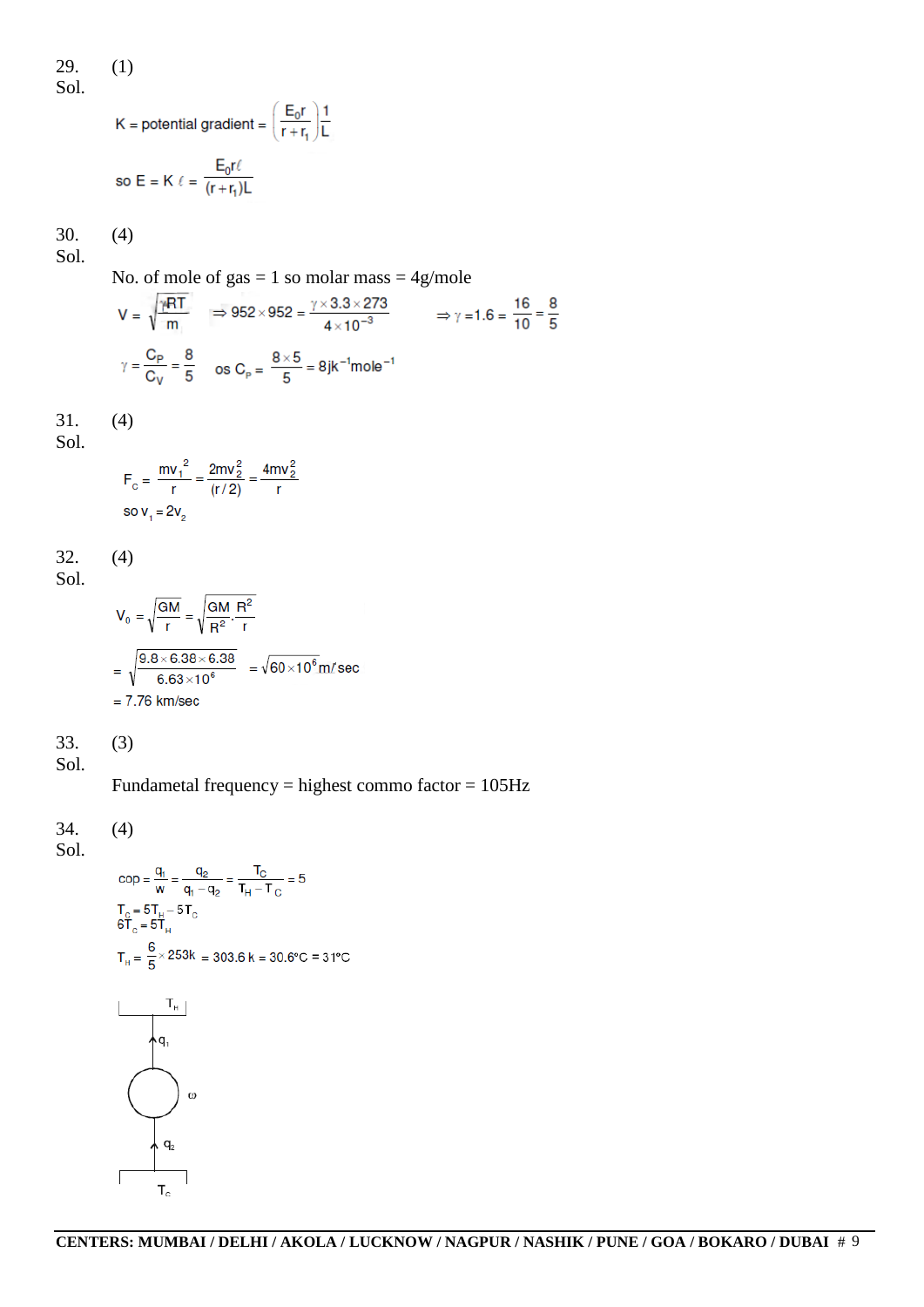35. (1)

Sol.

Water will not overflow but will change its radius of curvature.

36. (1) Sol.

$$
P_A = \frac{\rho_A M_A}{RT} , P_B = \frac{\rho_B M_B}{RT} = \frac{3}{2} \Rightarrow \frac{P_A}{P_B} = \frac{\rho_A M_A}{\rho_B M_B} = 2 \frac{M_A}{M_B} = \frac{3}{2}
$$
  
so, 
$$
\frac{M_A}{M_B} = \frac{3}{4}
$$

37. (1)





$$
Y = \frac{W}{A} \cdot \frac{\ell}{\Delta \ell}
$$
  
\n
$$
SO \Delta \ell = \frac{W \ell}{AY}
$$
  
\n
$$
\Delta e_1 = \Delta e_2
$$
  
\n
$$
\frac{W_1 \ell}{AY_1} = \frac{W_2 \ell}{AY_2}
$$

$$
\frac{W_1}{W_2} = \frac{Y_1}{Y_2} = 2
$$
  
38. (3)

Sol.

CE amplifier causes phase difference of  $\pi$ (=180<sup>0</sup>)  $v_{\text{out}} = 300 \text{COS} \left( 15t + \frac{\pi}{3} \right)$  $\pi$ (=180<sup>o</sup>) so v<sub>out</sub> =300 COS  $\left(15t + \frac{\pi}{3}\pi\right)$ 

39. (3) Sol.

> $d = f_0 + f_0$ Magnification by yepiece f m  $=$  $f + u$  $\overline{+}$  $I + u$ <br> $I - \frac{f_e}{f_e} \rightarrow \frac{I - f_e}{f_e}$  $-\frac{I}{I} = \frac{f_e}{f_e}$  $\frac{e}{e}$   $\longrightarrow$   $\frac{I}{e}$   $\frac{f_e}{e}$  $\frac{1}{L} = \frac{I_e}{f_e + \left(-(f_0 + f_e)\right)} \Rightarrow \frac{1}{L} = \frac{1}{f}$  $\frac{I_e}{+(- (f_0 + f_e))}$  $e_e + (- (f_0 + f_e)$  L  $f_0$  $(- (f_0 + f_e)$  $f_0$  L m.p.  $=\frac{1}{2}$  =  $\frac{1}{2}$ 0  $f_e$  I e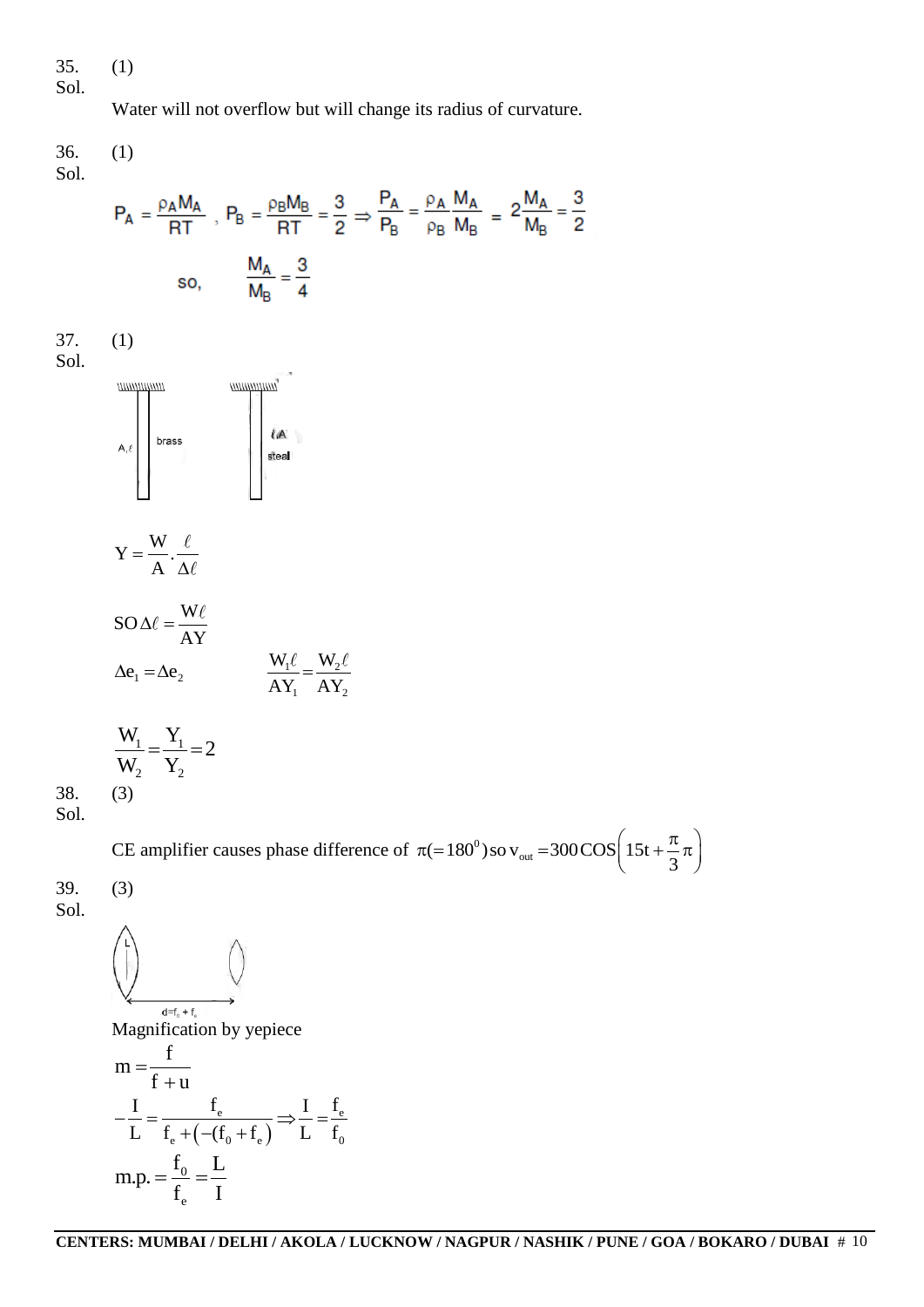40. (4)  
\n40. (a)  
\n501. 
$$
power = \vec{F} \cdot \vec{V} = PA\vec{V} = pghAV
$$
\n
$$
= 13.6 \times 10^{3} \times 10 \times 150 \times 10^{-3} \times 0.5 \times 10^{-3} / 60 \text{ wat} = \frac{102}{60} \text{wat} = 1.70 \text{wat}
$$
\n41. (4)  
\n501. 
$$
V_{c} = \eta^{x}p^{y}r^{z}
$$
\ncritical velocity is given by  $V_{C} = \frac{R\eta}{2pr}$   
\nso,  $x = 1$   
\n $y = -1$   
\n42. (4)  
\n501. 
$$
k_{1} = \frac{hc}{\lambda} - \psi
$$
\n
$$
k_{2} = 3k_{1} = \frac{2hc}{\lambda} - \psi = \frac{3hc}{\lambda} - 3\psi
$$
\nso  $2\psi = \frac{hc}{\lambda}$   
\nso  $2\psi = \frac{hc}{\lambda}$   
\n43. (1)  
\n501. Volume inflow rate = volume andflow rate  
\n
$$
\pi R^{2}V = n\pi r^{2}(v) \Rightarrow v = \frac{\pi R^{2}V}{n\pi r^{2}} = \frac{VR^{2}}{n r^{2}}
$$
\n44. (2)  
\n501.  $\overline{A} = \cos wt \hat{i} + \sin wt \hat{j}$   
\n $\overline{B} = \cos \frac{wt}{2} \hat{i} + \sin \frac{wt}{2} \hat{j}$   
\nfor  $\overline{A} \cdot \overline{B} = O$   
\n $\overline{A} \overline{B} = 0 = \cos wt \cdot \cos \frac{wt}{2} + \sin wt \cdot \sin \frac{wt}{2}$ 

$$
= \cos\left(wt - \frac{wt}{2}\right) = \cos\left(\frac{wt}{2}\right)
$$

$$
\text{so } \frac{wt}{2} = \frac{\pi}{2} \Rightarrow t = \frac{\pi}{w}
$$

$$
(1)
$$

45. Sol.

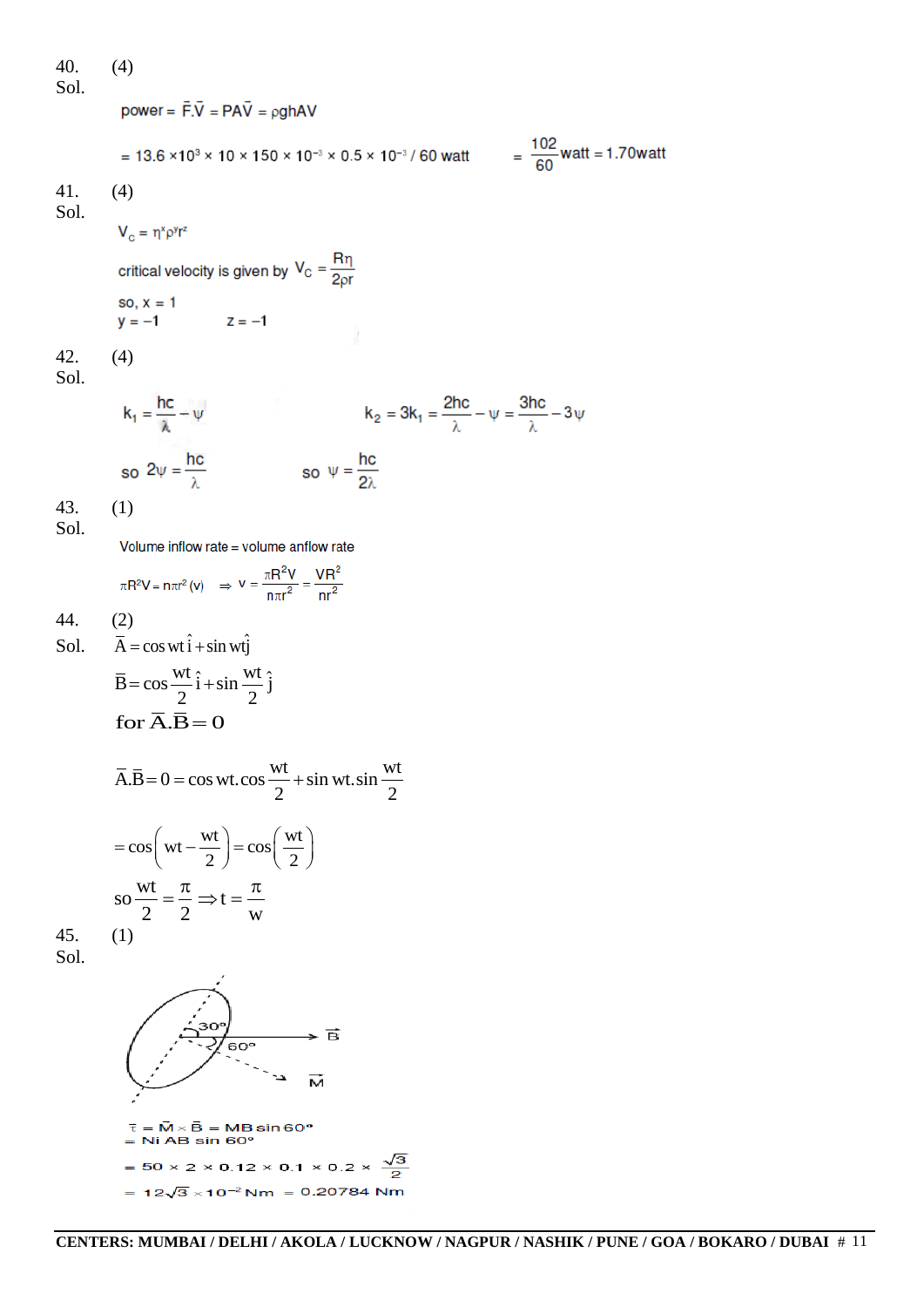46. (4) Sol.



47. (1) Sol.

$$
K = \frac{[NO]^2}{[N_2][O_2]}
$$
  
\n
$$
K' = \frac{NO}{[N_2]^{1/2}[O_2]^{1/2}}
$$
  
\n
$$
\therefore K' = \sqrt{K}
$$

$$
\frac{48.}{91}
$$

 $(4)$ 

Sol.

 $MgCO<sub>3</sub>$   $\longrightarrow$   $MgO + CO<sub>2</sub>$ 84 g  $40<sub>q</sub>$ 

∴ 8g MgO will be from  $\frac{84}{5}$ g

$$
\therefore \% \text{ Purity} = \frac{84}{5} \times \frac{100}{20} = 84\%
$$

49. (4)

Sol.

1 mole contains  $6.02 \times 10^{23}$  molecule  $\therefore$  18 mole will contain  $18 \times 6.02 \times 10^{23}$ 

50. (1)

51. (4)

Sol.

Molality 
$$
=
$$
  $\frac{1000 \times n}{N \times M}$   $\therefore 1 = \frac{1000 \times n}{N \times 18} = \frac{n}{N} = \frac{18}{1000}$   
 $\therefore \frac{n}{n+N} = \frac{18}{1018} = 0.0177$ 

52. (4)

Sol.

It is zero order reaction  $\therefore$  6×10<sup>-4</sup> =  $\frac{\text{con.}}{20 \times 60}$ 

 $\therefore$  conc. of  $B = 0.72M$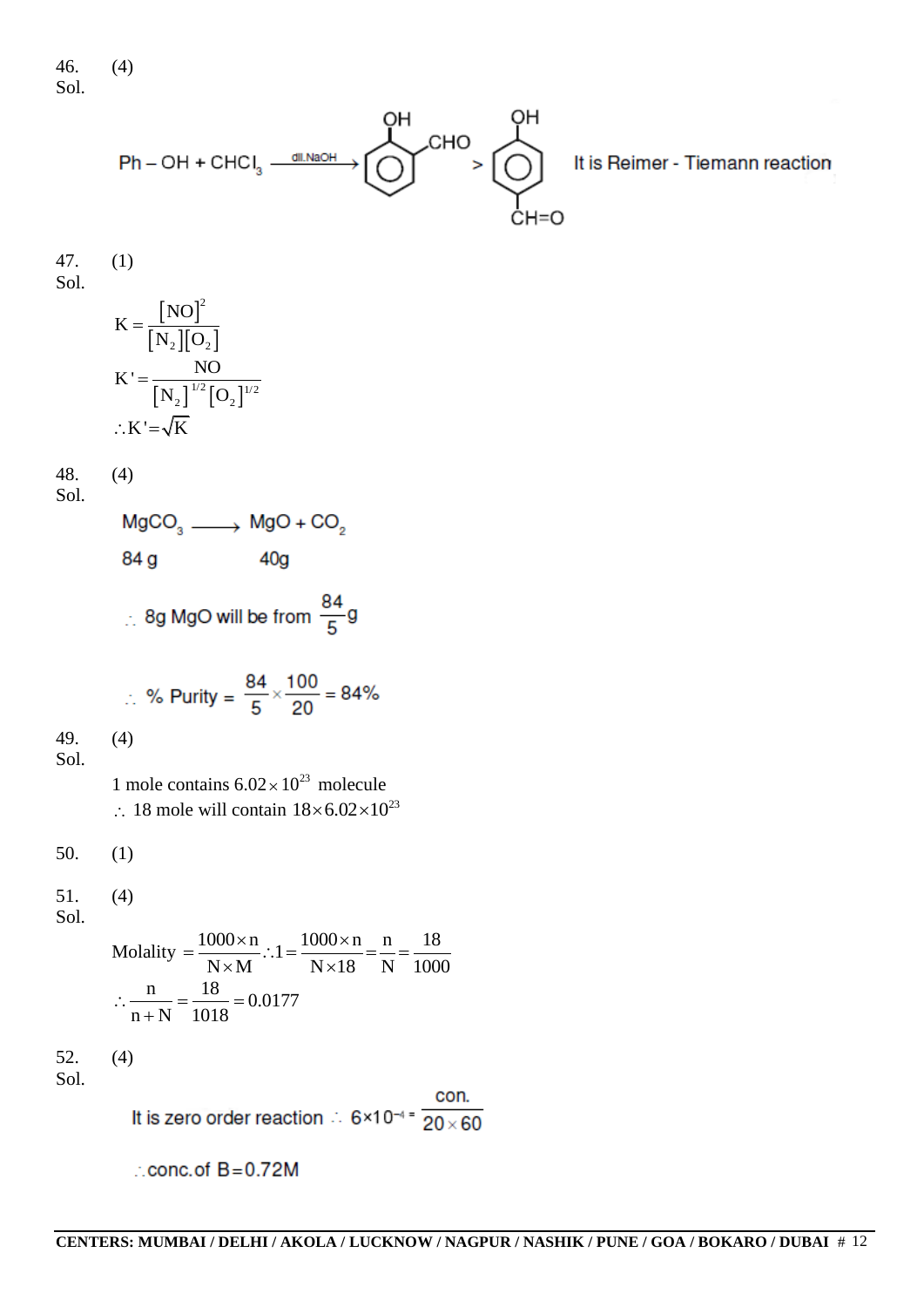53. (1) Sol.

$$
O_2^+ > O_2 > O_2^- > O_2^2
$$
  
B.O. 2.5 2 1.5 1.0

54. (1) Sol.

> In basic medium rate of hydrolysis increases with electron with drawing group (-M effect predominates)

55. (3)

Sol.

 $BeCO<sub>3</sub>$  to  $BaCO<sub>3</sub>$  stability increases

56. (1) Sol.

Stong acid with its salt can not form duffer solution.

57. (1)

Sol.

 $C.No. = 6$  $O.No. = +3$ 

58. (4) Sol.

OF<sub>2</sub> is oxygen difluoride.

59. (3)

Sol.





60. (2) Sol.

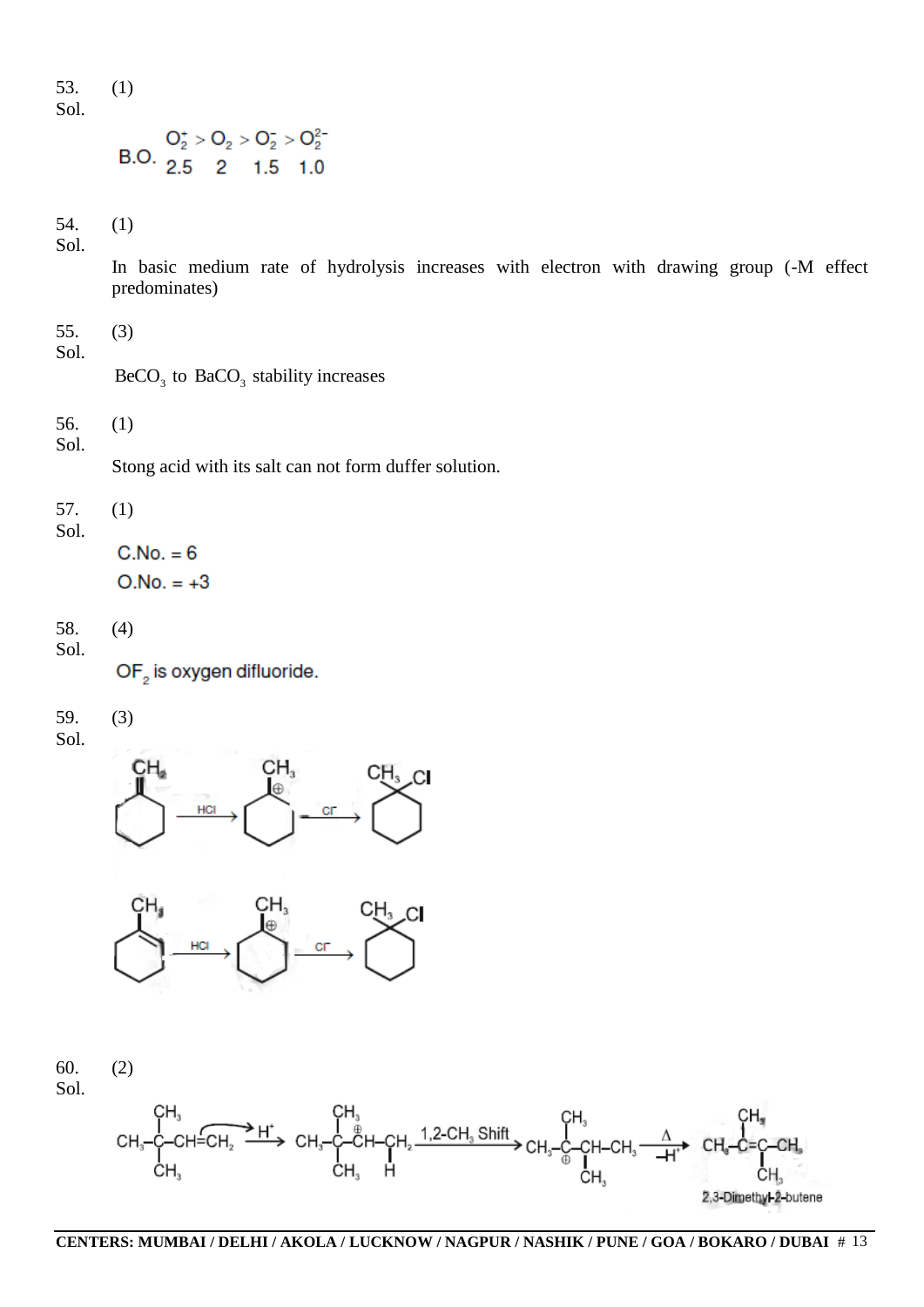| 61. | (4) |
|-----|-----|
|     |     |

- 62. (3)
- 63. (2)
- 64. (2)
- 65. (1) Sol.

Lucas reagent in I & IV while  $S_{N}$ 1 in III

- 66. (4)
- 67. (1)
- 68. (4)
- 69. (1) Sol.

Caprolactum is used for the manufacturing on Nylon-6

- 70. (1)
- 71. (3)
- 72. (3)

73. (2) Sol.





- 74. (1)
- 75. (2) 76. (1)
- 77. (1)

78. (1)

Sol.



- 79. (1)
- 80. (3)
- 81. (4)
- 82. (2)
- Sol. Inversion product will be more than retention product due to close ion pair formation.
- 83. (4)
- 84. (1)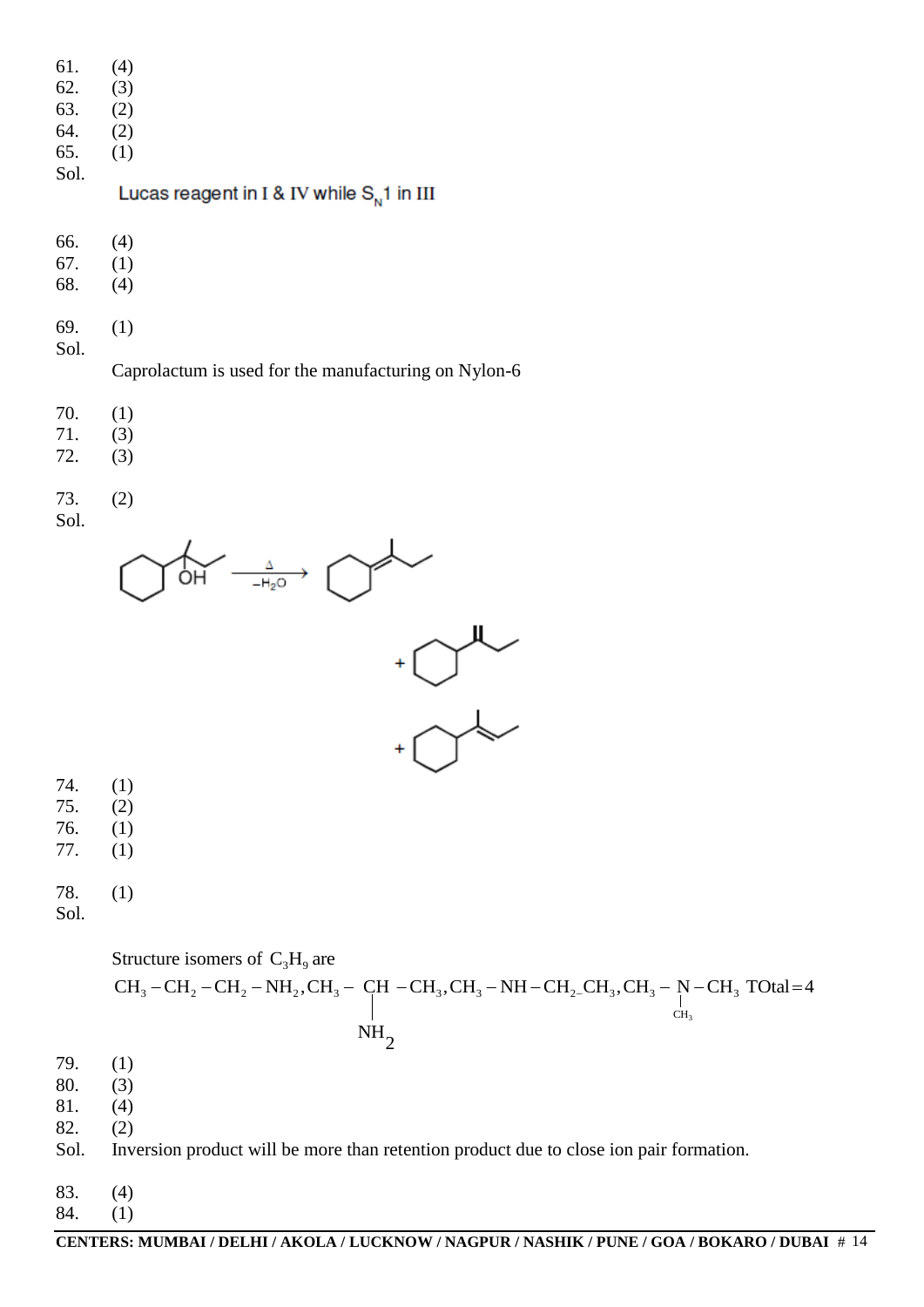- 85. (2)
- 86. (2)
- 87. (2) Sol.

With Ammonia derivation carbonyl compounds give addition followed by elimination reaction. Sligtly acidic medium will generate a nucleophilic centre for weak base like ammonia derivatives.

88. (4) Sol.

Chlorine of chlorobenzene is inert towards nucleophile, which is phthalimide ion.

- 89. (3)
- 90. (3)
- 91. In competitive inhibition substrate and inhibitor competes to bind with enzyme.
- 92. XI, Molecular basis of inheritance
- 93. XII NCERT Sexual reproduction in flowering plants
- 94. XI NCERT ,pg 283
- 95. XI NCERT ,pg 149
- 96. XI Morphology of flowering plants ( Except guava and cucumber, all)
- 97. XI NCERT ,pg  $102$  ,  $3<sup>rd</sup>$  para
- 98. IgA being most soluble antibody is found abundant in milk.
- 99. XI NCERT ,pg 324, 2<sup>nd</sup> para
- 100. XI NCERT ,pg 285, 3<sup>rd</sup> para
- 101. XI, Sexual reproduction in flowering plants
- 102. REN digest DNA at particular sites and hence used in genetic engineering.
- 103. Parapodia is found in annelids and radula is a rasping organ in molluscs.
- 104. XI, Cell cycle and cell division
- 105. XI, Transport in plants
- 106. XI, Biological classification
- 107. Photorecptors like rods and cones receive light energy and generate action potential.
- 108. XII NCERT ,pg 195
- 109. XI, Biological classification
- 110. XI NCERT ,pg 50
- 111. XII NCERT ,pg 50. Oestrogen is at its peak during ovulation
- 112. XI NCERT ,pg 312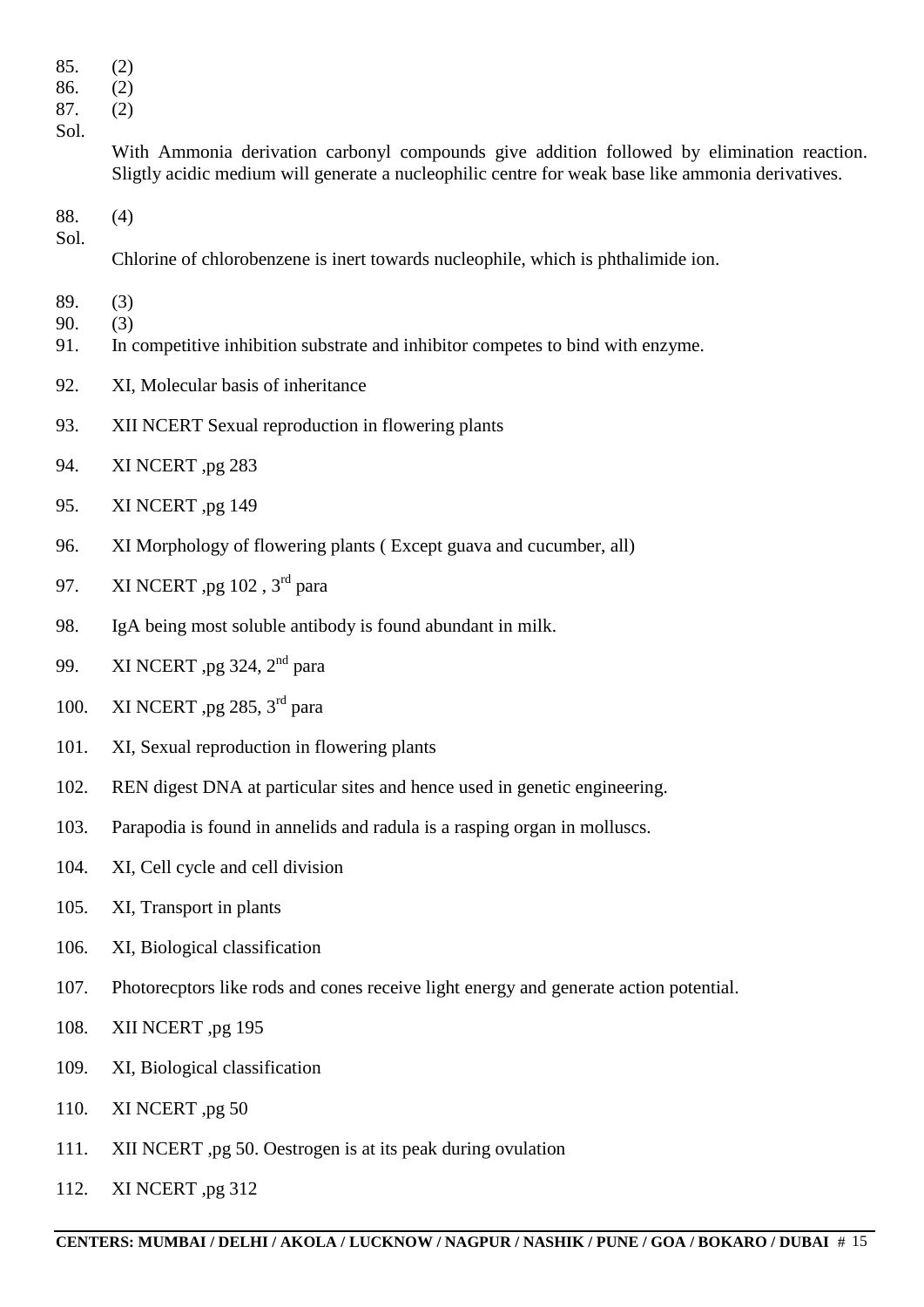- 113. XII Microbes in human welfare
- 114. XI NCERT ,pg 296
- 115. Antibodies are globular proteins present in abundance in serum.
- 116. XI, Biological classification
- 117. Sucrose is non reducing sugar as it does not have a free aldehyde or ketone group.
- 118. XII, Ecosystem
- 119. XI, photosynthesis in higher plants
- 120. XII, Reproduction in organism
- 121. XII, Principles of inheritance and variation
- 122. Whale being a mammal has 4 chambered heart with complete double circulation.
- 123. XI, Morphology of flowering plants
- 124. XI, Morphology of flowering plants
- 125. XII, Principles of inheritance and variation
- 126. Body heat is produced by muscles due to contraction.
- 127. XI NCERT ,pg 56,  $1<sup>st</sup>$  para last line
- 128. XII Sexual reproduction in flowering plants
- 129. XI Anatomy of flowering plants
- 130. XI NCERT ,pg 336  $1<sup>st</sup>$  para
- 131. XII NCERT ,pg  $208\,5^{th}$  point
- 132. XII NCERT ,pg  $168 \text{ } 2^{\text{nd}}$  para
- 133. XII, Principles of inheritance and variation
- 134. XI NCERT ,pg 332, 1<sup>st</sup> para
- 135. XII Ecosystem
- 136. XII NCERT ,pg 131 last para
- 137. XI NCERT ,pg 258 Premolars and last molars are absent in milk teeth.
- 138. XI, Morphology of flowering plants
- 139. Cockroach is uricotelic.
- 140. XI NCERT ,pg 151 ,2nd para
- 141. XI NCERT ,pg 338,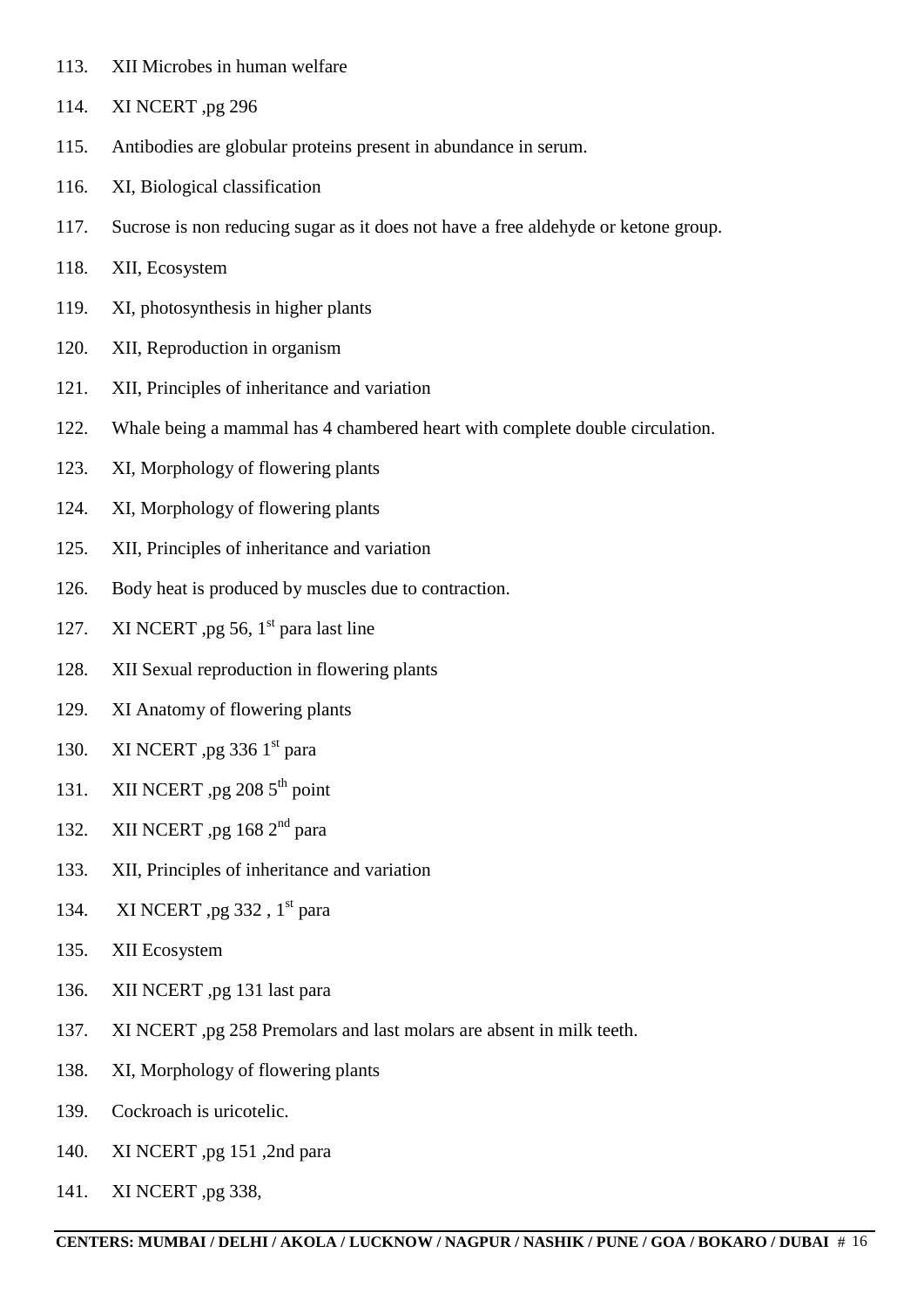- 142. XI Biological classification + Plant kingdom
- 143. Ectopic pregnancies are referred to as Implantation of embryo at site other than uterus
- 144. XII Ecosystem
- 145. Influenza- viral, Blastomycosis- fungal , Syphills -Bacterial
- 146. XII Organism and population
- 147. XII Molecular basis of inheritance
- 148. XII Principles of Inheritance and variation
- 149. XI NCERT ,pg 266
- 150. XII Ecosystem
- 151. XI Cell the unit of life
- 152. XII NCERT ,pg 131,  $1<sup>st</sup>$  para
- 153. XI Anatomy of flowering plants
- 154. XI NCERT , pg 294 , 3<sup>rd</sup> para
- 155. XII Strategies for enhancement in food production
- 156. XII organism and population
- 157. XI biological classification
- 158. XI Morphology of flowering plants
- 159. XII NCERT ,pg 64, 3<sup>rd</sup> para
- 160. Anterior ie ventral horns of spinal cord has motor neurons.
- 161. XI Mineral nutrition
- 162. XII Organism and population
- 163. XI NCERT ,pg 275, last line
- 164. XI Cell the unit of life (out of NCERT)
- 165. XI Cell the unit of life
- 166. XI Cell the unit of life
- 167. XI plant growth and development
- 168. XII NCERT ,pg 49
- 169. XI Cell the unit of life  $+$  XII molecular basis of inheritance
- 170. XI Biological classification